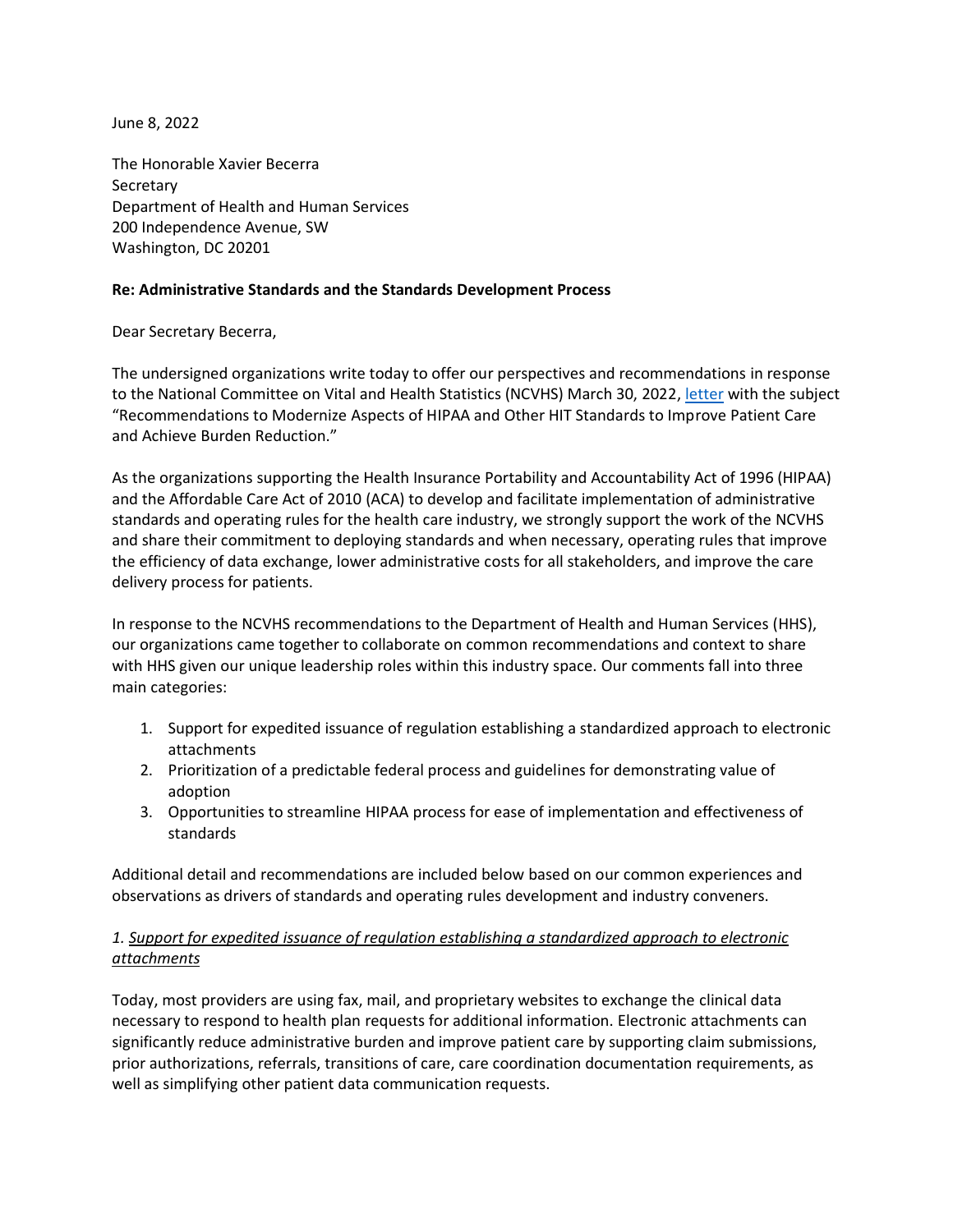Both standards and operating rules to support the electronic exchange of attachments are ready for industry adoption. Yet according to the 2021 CAQH Index only 21 percent of attachments are exchanged electronically in the medical industry. In its recommendations, NCVHS urged HHS to adopt standards for electronic standards "as soon as possible to meet today's business needs." Currently, many organizations are hesitant to invest in the infrastructure needed to support electronic attachments because they are waiting on specific federal regulations. HHS has indicated for several years via the Unified Agenda of Regulatory Actions that a regulation is imminent, but the Department has not yet released a proposed rule. **As a leadership group, we strongly urge HHS to expedite issuance of a regulation establishing a standardized approach to electronic attachments.**

## *2. Prioritization of a predictable federal process and guidelines for demonstrating value of adoption*

In its recommendations, NCVHS urges HHS to "streamline the process for adopting HIPAA transaction standards so that it is reliable, efficient, and timely." We concur with this sentiment. Industry has long clamored for more timely, incremental updates to standards and operating rules when there is a strong business case to support them, as NCVHS observed in its Predictability Roadmap efforts. Our organizations have made significant strides in recent years to improve our processes and increase the pace of standards and operating rule development. However, the current regulatory approval process has hindered industry adoption. NCVHS correctly observes that the industry needs "an updated and streamlined standards update and/or rule promulgation process that produces a more nimble and responsive approach to standards adoption to better support federal policy objectives, industry business requirements and emerging technologies." **As HHS considers how best to execute on this recommendation, we encourage prioritization of a predictable federal process and guidelines for demonstrating value of adoption**. **We pledge to work with you in development of this more nimble and responsive approach to standards adoption.**

### *Need for Predictability from HHS*

The pathway to a federal mandate is overly lengthy and cumbersome for industry. Stakeholders first provide direct input into the ANSI-accredited standards development and approval processes. They may also engage in operating rule development and related processes. Advancement of standards and operating rules is followed in some instances by the Designated Standards Maintenance Organizations (DSMO) review for new and updated standards. Next is the NCVHS review process and then, if recommended to HHS and adopted, the lengthy regulatory process begins. In some instances, such as with electronic attachments, years have passed after NCVHS has made a recommendation to HHS without response or action. **We urge that regulations be issued without undue delay for those standards and operating rules with widespread industry support. As well, the regulatory release process itself lacks a predictable cadence, with industry stakeholders who are left in the dark regarding when to expect, plan, and budget for standards and operating rules implementation. We recommend HHS work with the industry to develop a standardized release date for new and/or modified standards and operating rules.**

More recently, given the convergence of clinical and administrative standards, the process has become even more convoluted as HIPAA is not always the regulatory authority under which HHS is promulgating standards through the Centers for Medicare & Medicaid Services (CMS), resulting in further industry confusion. For example, administrative simplification and standardization efforts are underway at the Office of the National Coordinator for Health Information Technology (ONC) as they seek to implement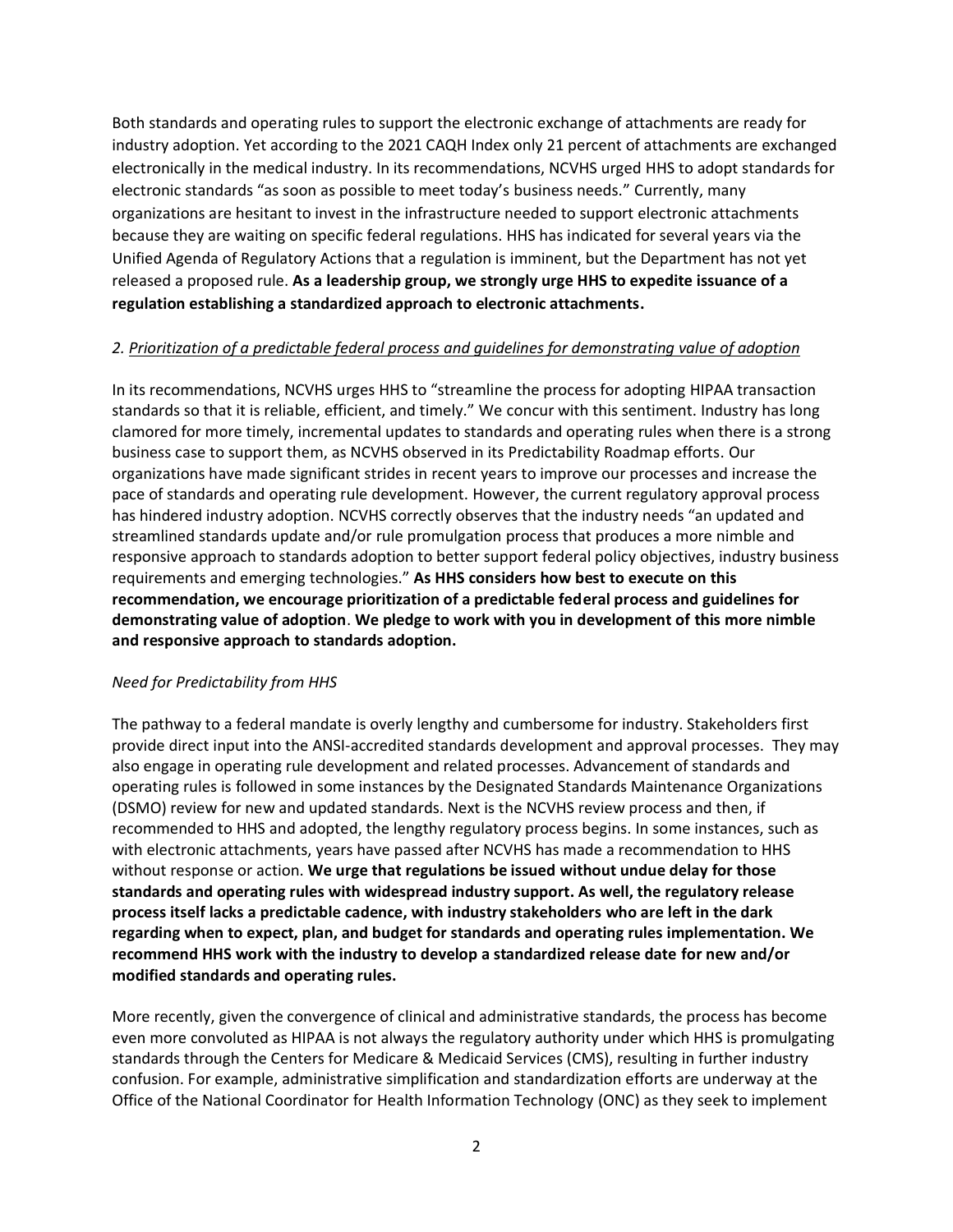interoperability and burden reduction provisions of the  $21<sup>st</sup>$  Century Cures Act. At the same time, CMS is undertaking efforts to promulgate patient access, interoperability, and prior authorization regulations. **With this fragmentation potentially resulting in a patchwork approach to administrative standards and interoperability, we recommend HHS ensure that close cooperation and collaboration exists between CMS and ONC.**

Our organizations recommend HHS address the burden of multiple industry committees, inconsistent review processes, and use of varying regulatory authorities across HHS and encourage broad adoption via a streamlined approach under HIPAA. HHS should also establish a more regular cadence for standards and, when necessary, operating rules adoption similar to how CMS communicates and implements policy changes at regular intervals for the annual payment rule notices and regular transmittals of guidance and policy updates. **We encourage HHS to build on the success of these existing mechanisms and consider new approaches to support transition and change management.**

## *Clear Expectations and Support for Determining Value of Adoption*

Considering lessons learned from past implementations (e.g., v5010, ICD-10, etc.), several opportunities exist for HHS to develop consistent and clear expectations regarding the necessary impact data to justify new or updated standards and operating rules. This data can then be used to determine the appropriate timing for industry as well. **We recommend HHS establish guidelines to help accelerate review and adoption of standards and operating rules based on demonstrated value and burden reduction for industry.**

As a leadership group, we are committed to working together and with the Department to develop a set of clear guidelines that HHS could use to justify adopting a new standard and/or set of operating rules based on the extent of the change. This will provide transparency and confirm a strong business case before a major change is required given the resource investment to implement large system updates, while also providing a timelier mechanism for smaller changes to facilitate ongoing transitions.

One common challenge across all our organizations is garnering commitment from implementers to support end-to-end real-world testing and pilots. Industry stakeholders are understandably hesitant to make significant implementation investments without any assurances for long-term value, especially given the current pace of regulation. Federal funding to support these efforts could help ease the burden and cost for organizations willing to participate while ensuring comprehensive testing that considers not just technical feasibility but also operational and business impacts. HHS can use the findings from real-world testing to align the timing of new and updated standards and operating rules to ensure full industry benefit as soon as possible and consider when an update may be needed for a single transaction versus the entire suite of transactions. **We recommend that for each new major/substantial change, HHS should make available funds for three testing/measurement efforts with different organizations to conclude within no more than 12 months. This would encourage organizations to join and participate quickly given the limited number of participants and funding.**

# *3. Opportunities to streamline HIPAA process for ease of implementation and effectiveness of standards*

Finally, our organizations strongly support implementing regulatory flexibility that facilitates the adoption of new technologies and improved standards as recommended by NCVHS. Based on our experience with testing new and updated standards and operating rules, we believe the current HIPAA Transactions Exceptions Process offers industry an opportunity to test new standards without fear of